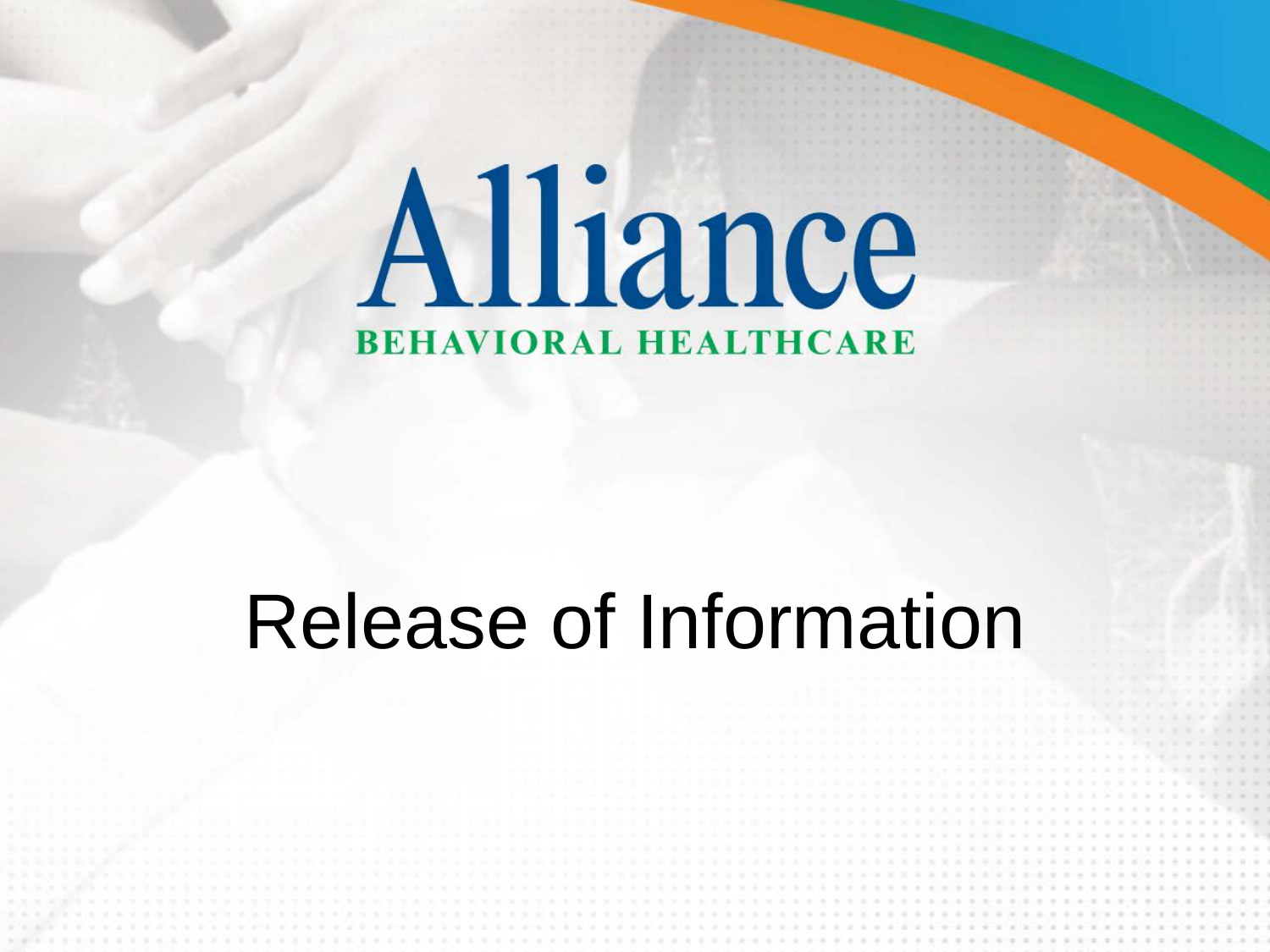- A document that allows the consumer to decide what information they want to release from their file, who they want it released to, how long you can release that information and under what statutes and guidelines it is released
- Allows for protections of both the consumer and the provider in releasing HIPAA information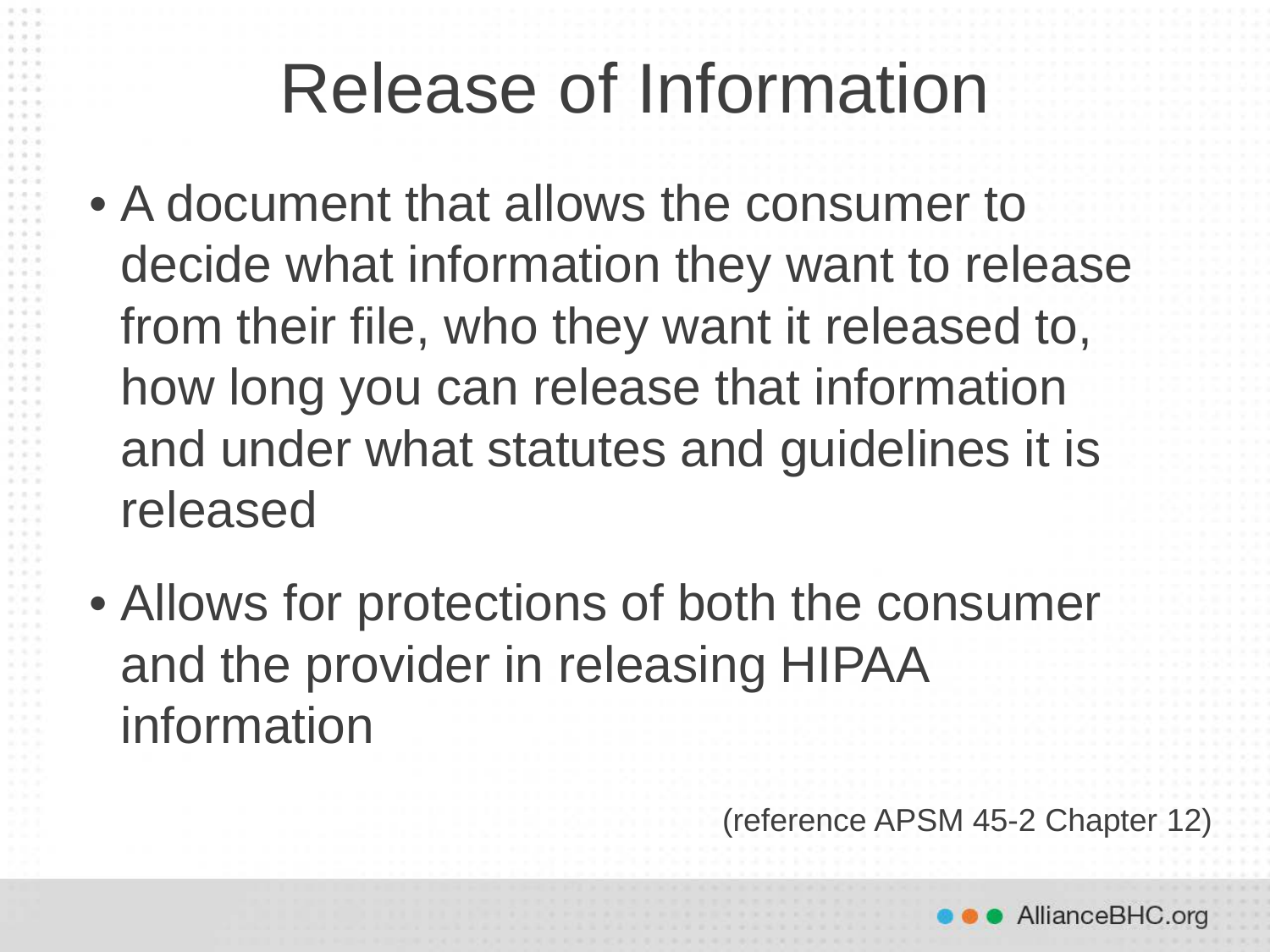• Under all three confidentiality laws applicable to MH/IDD/SA services, service provider must obtain an individual's written authorization for disclosure of confidential information, unless use or disclosure required or otherwise permitted by the applicable law

<sup>o</sup> These exceptions found in the LIP packet and within this training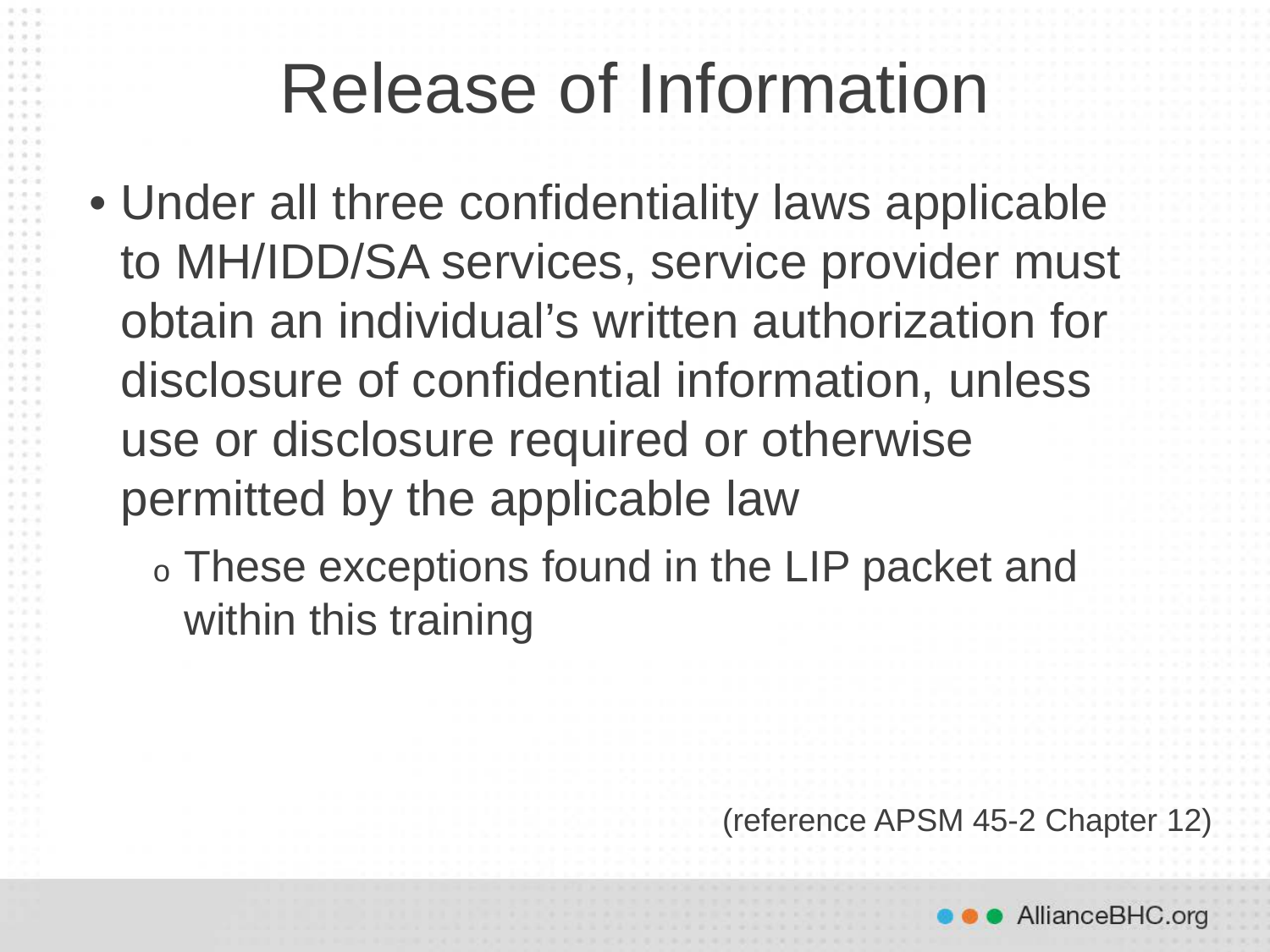- Each law requires specific elements to be contained in a consent form (also referred to as an authorization or release form)
- Requirements mostly the same for each law and one consent or authorization form may be constructed to meet the requirements of all three
	- <sup>o</sup> Due to some minor differences in the required elements under each law, preparer of a form designed to meet any or all three laws should consult the applicable provisions of each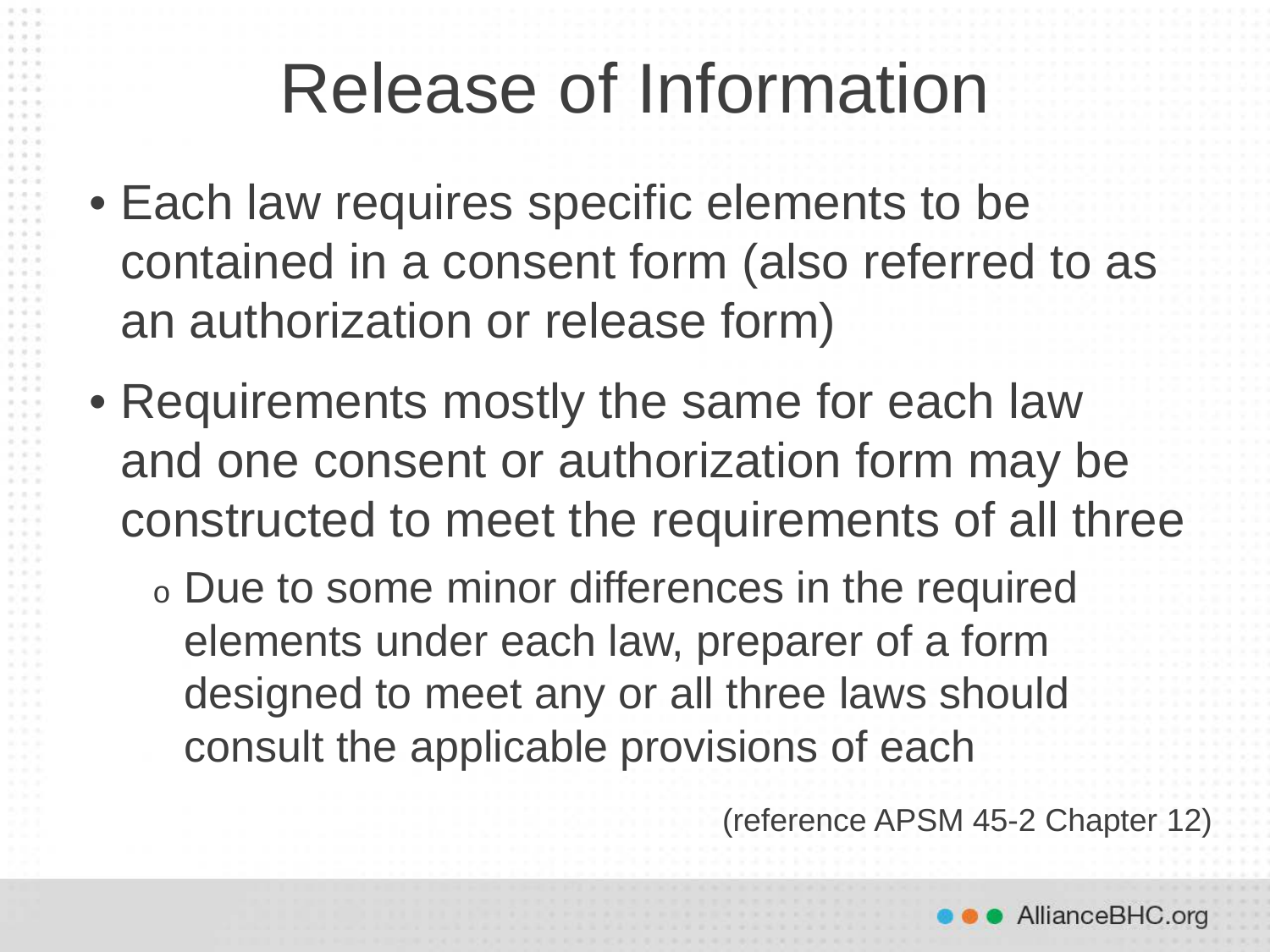- For HIPAA reference 45 CFR 164.508(c)
- For State law reference 10A NCAC 26B.0202
- For substance abuse records law reference 42 CFR 2.31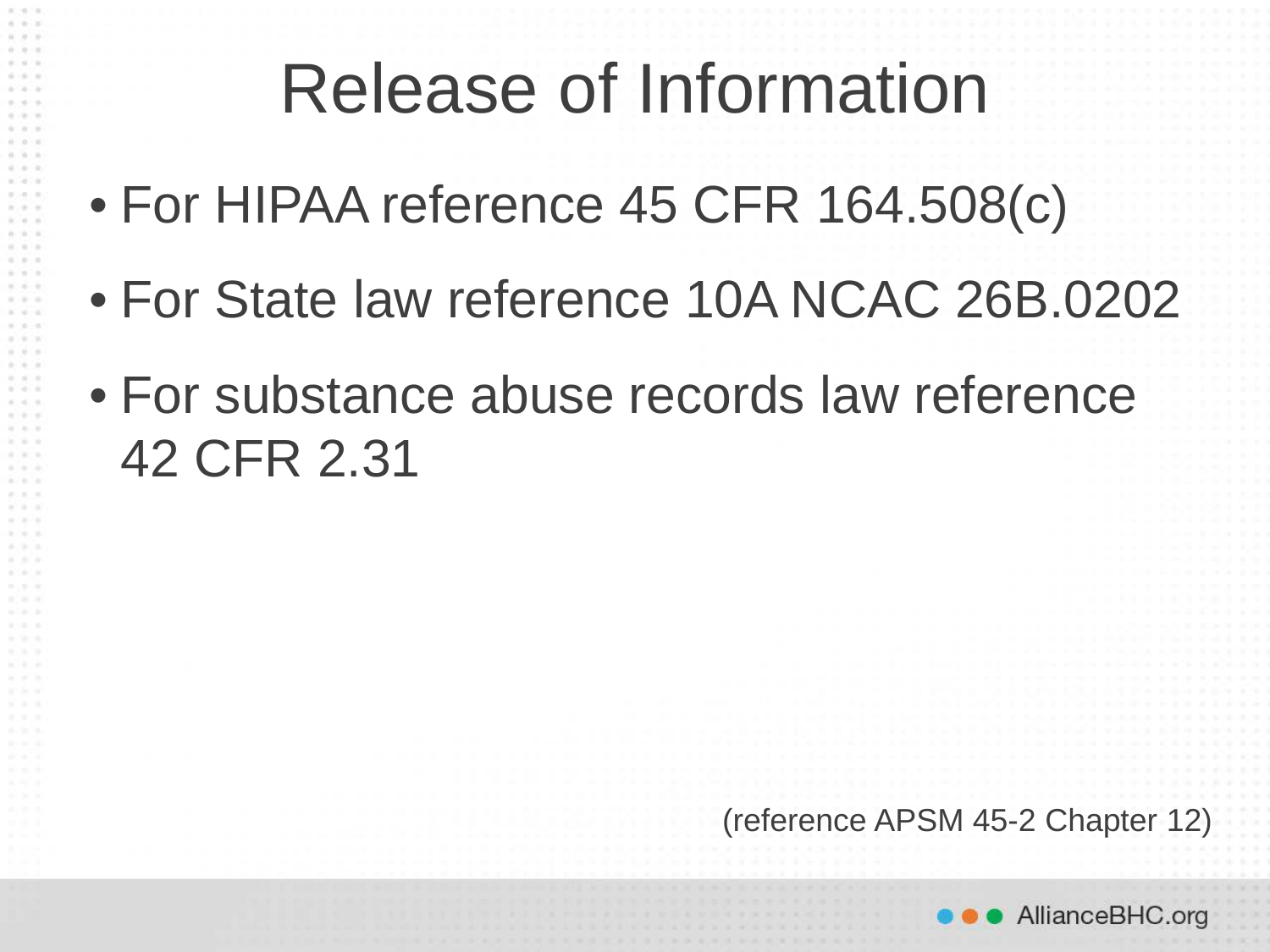• When consent for release of information is obtained by an area or state facility covered by the rules in this Subchapter, a Consent for Release form containing the information set out in this paragraph must be utilized

(reference 10A NCAC 26B .0202 Consent for Release Form)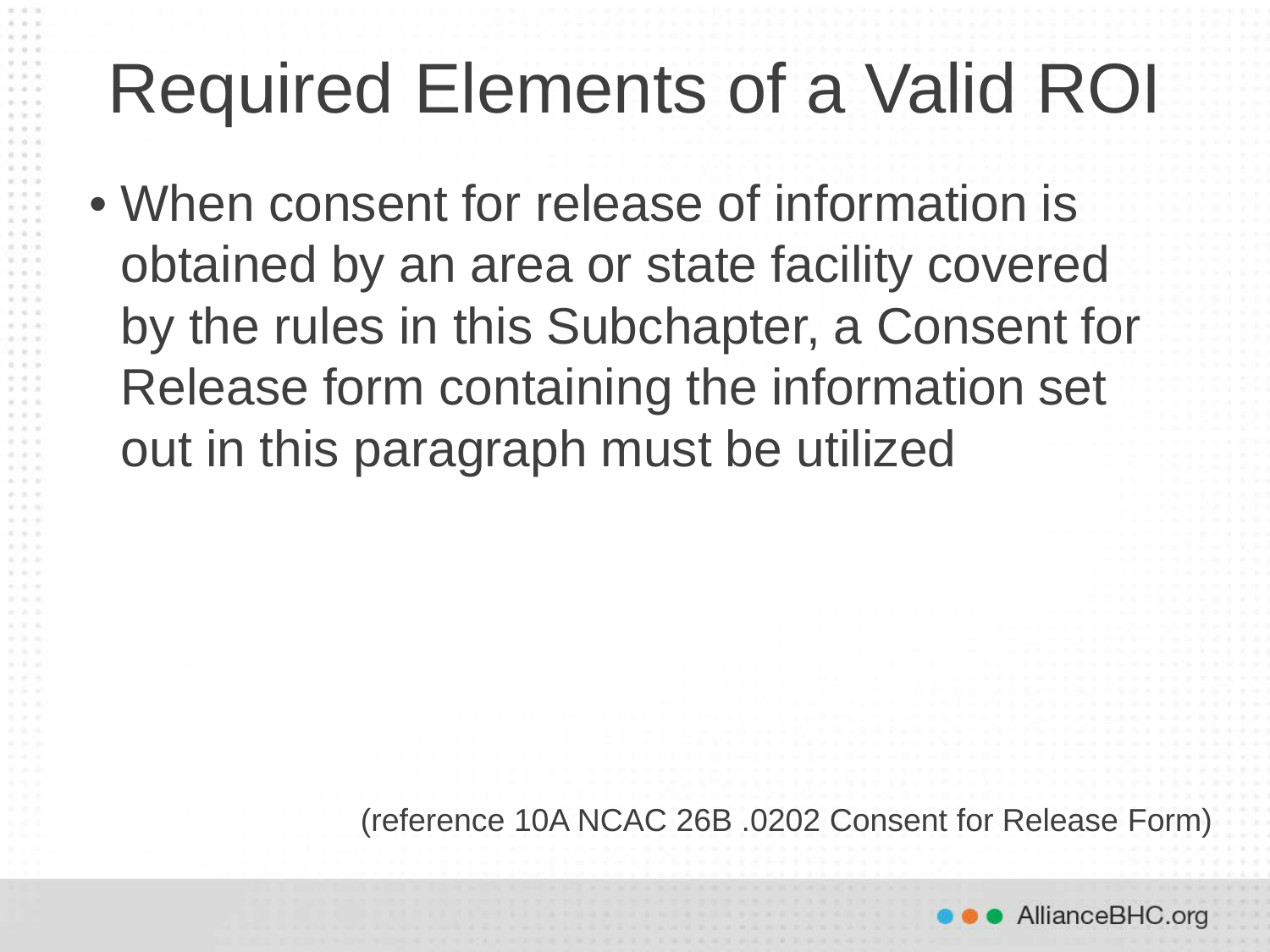• Consent form must contain the following:

- <sup>o</sup> Client's name
- <sup>o</sup> Name of facility releasing the information
- <sup>o</sup> Name of individual or individuals, agency or agencies to whom information being released
- <sup>o</sup> Information to be released
- <sup>o</sup> Purpose for the release
- <sup>o</sup> Length of time consent is valid (no longer than 365 days for MH/SA/IDD purposes)

(reference 10A NCAC 26B .0202 Consent for Release Form)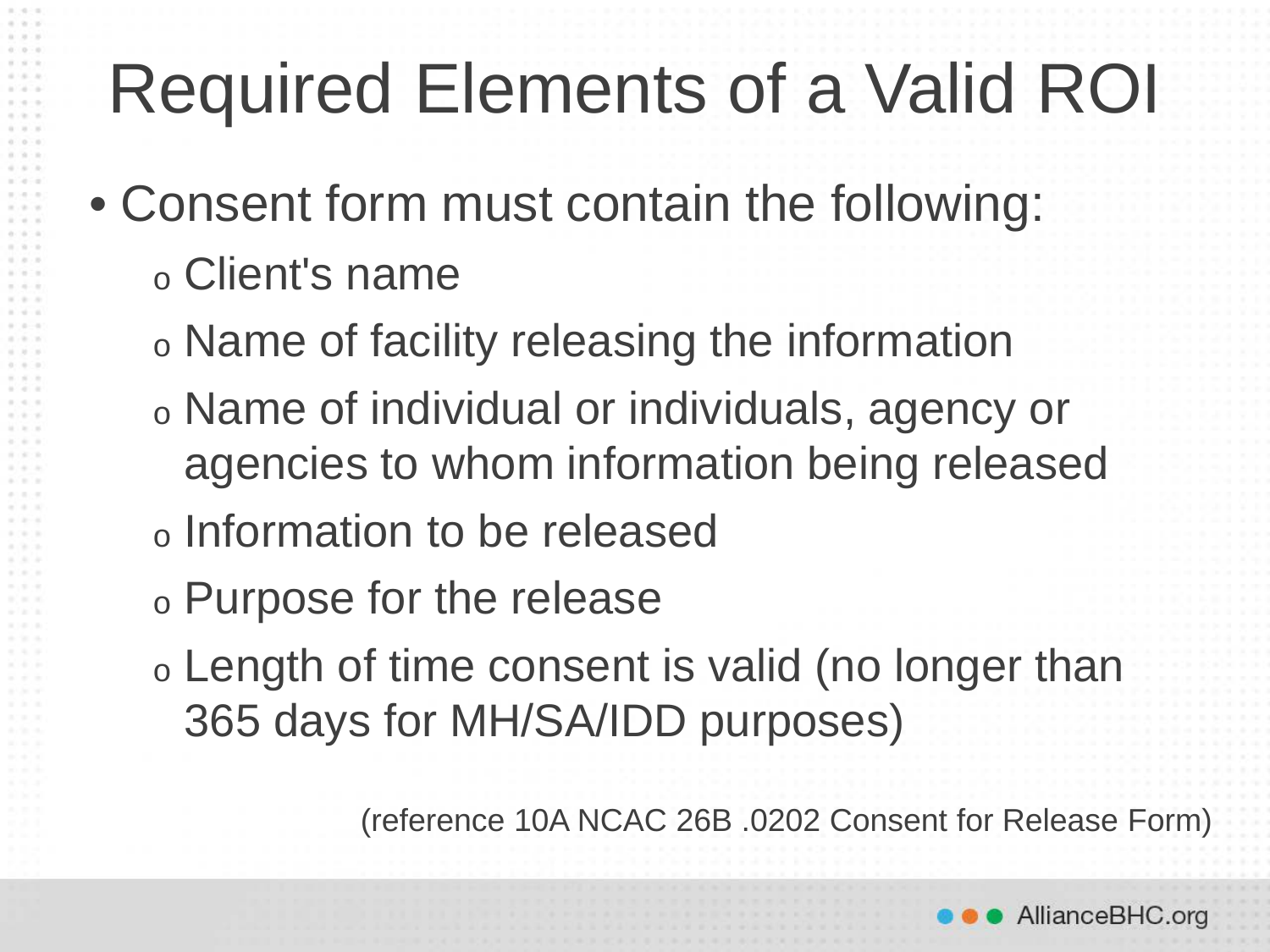- Consent form must contain the following:
	- <sup>o</sup> Statement that consent subject to revocation at any time except to the extent that action has been taken in reliance on the consent
	- <sup>o</sup> Signature of the client or the client's legally responsible person
	- <sup>o</sup> Date consent is signed
- If consumer a minor and receiving treatment for SA, minor required to sign release

(reference 10A NCAC 26B .0202 Consent for Release Form)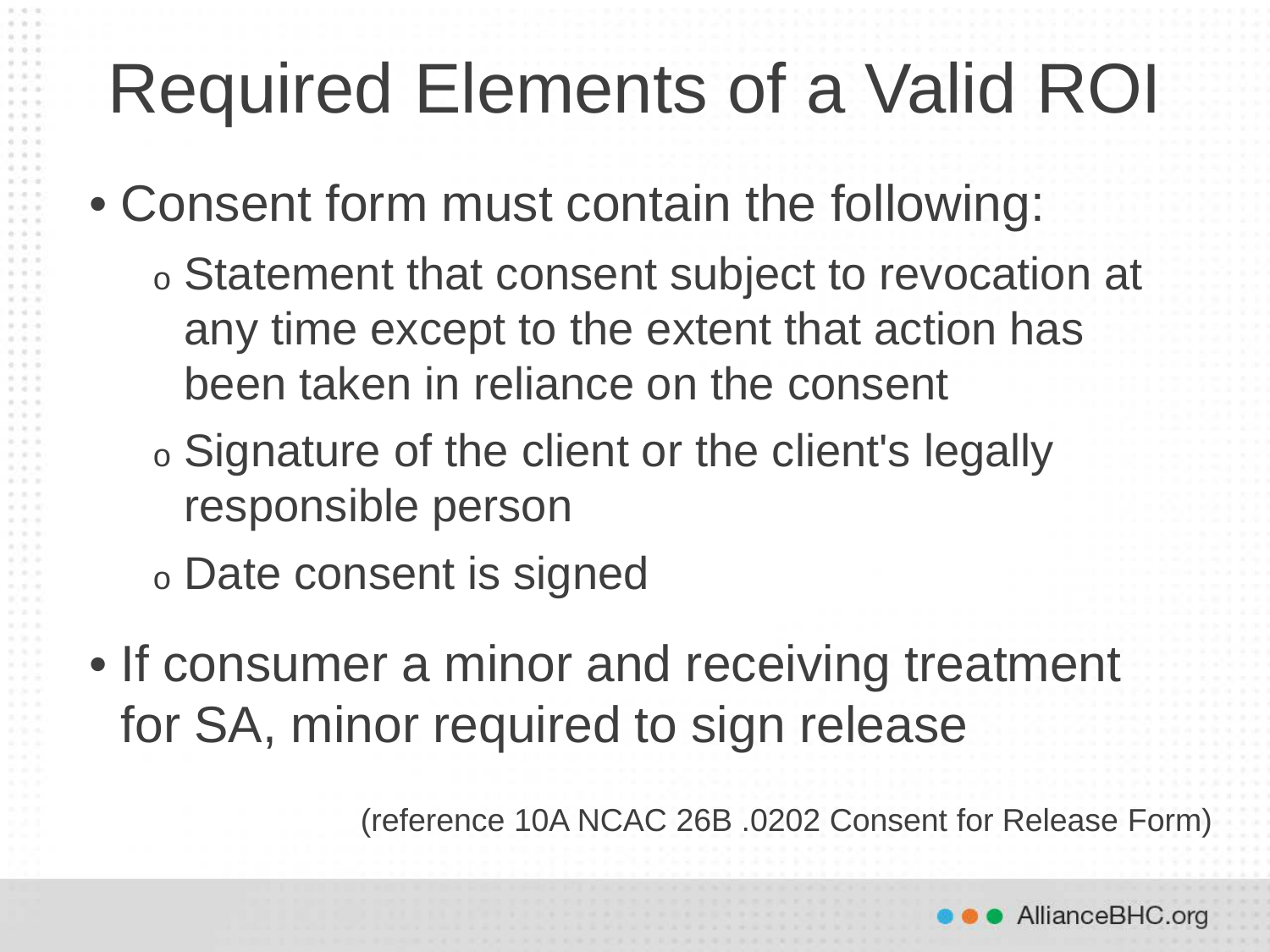- Also required per HIPAA:
	- <sup>o</sup> Consumer's right to revoke the authorization in writing, or either:
		- Exceptions to the right to revoke and a description of how the individual may revoke the authorization
		- To extent that information included in the Notice of Privacy Practice required by §164.520, a reference to the covered entities choice

(reference 164.508(c)(2) Consent for Release form required statements)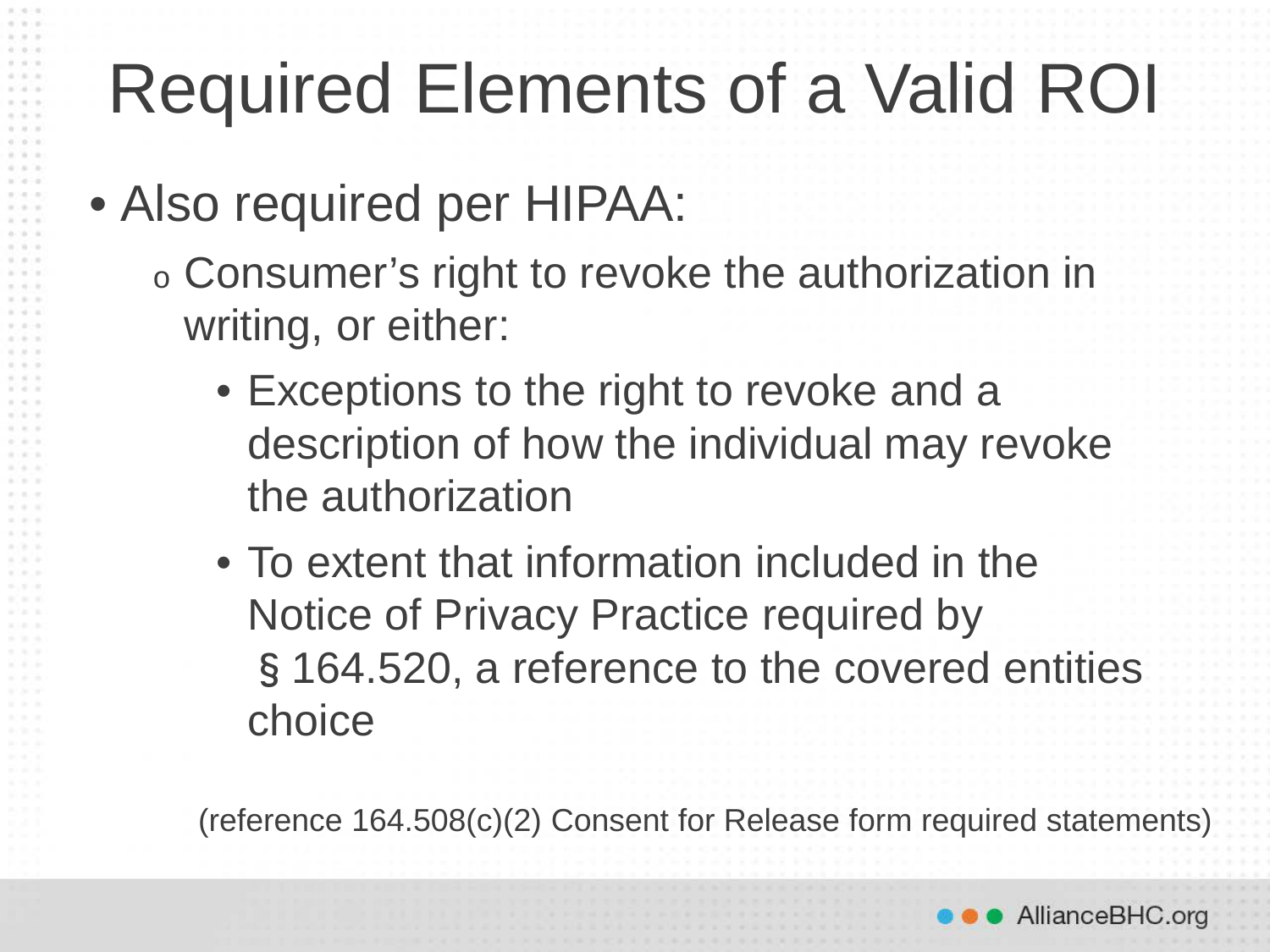• Also required per HIPAA:

<sup>o</sup> Ability or inability to condition treatment, payment, enrollment or eligibility for benefits on the authorization (see 164.508 (b)(4)(i), (ii) and (iii))

(reference 164.508(c)(2) Consent for Release form required statements)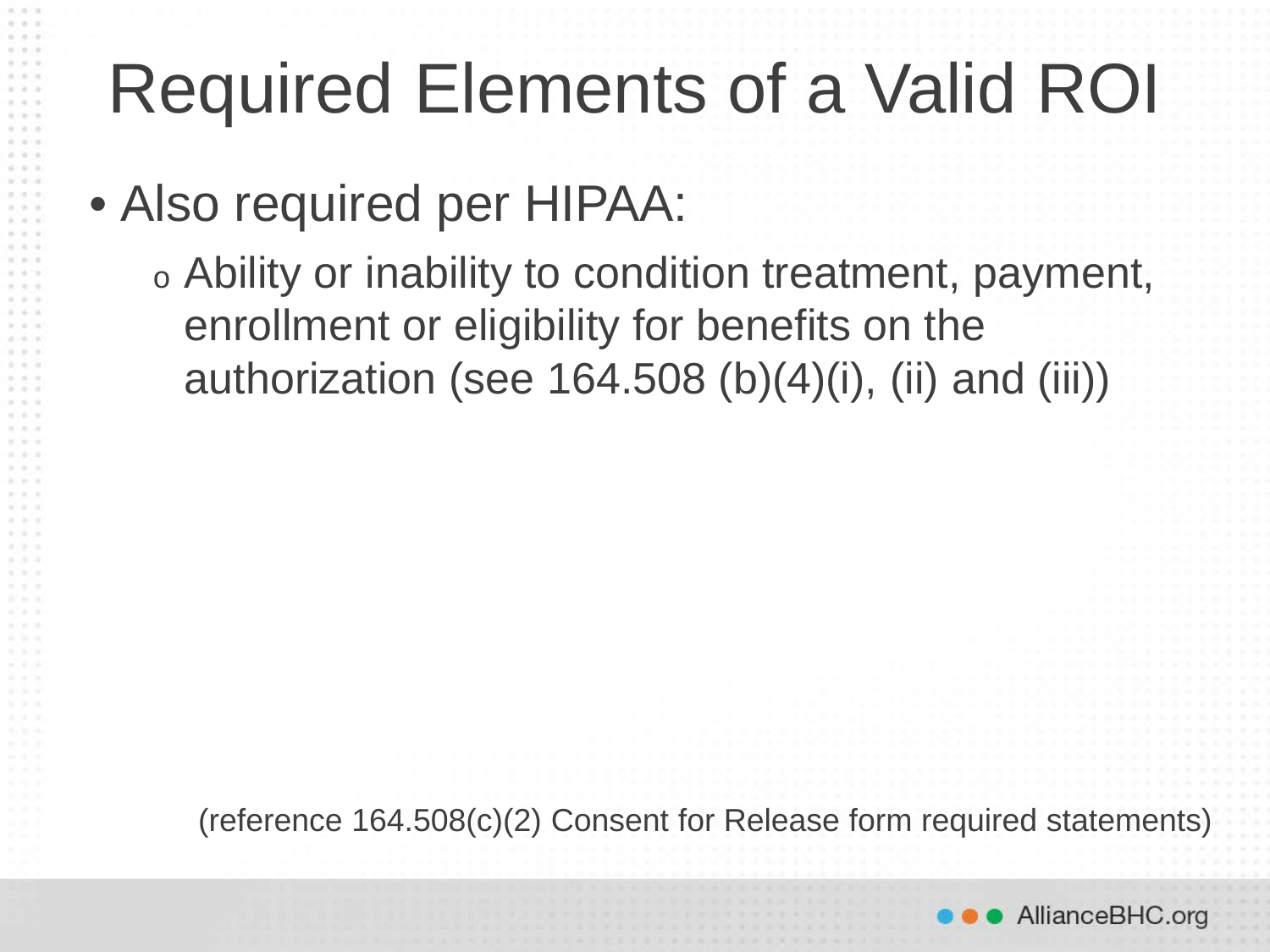- Potential for information disclosed pursuant to authorization to be subject to redisclosure by the recipient and no longer protected by this subpart
- Authorization must be written in plain language
- Copy to the individual

<sup>o</sup> If covered entity seeks authorization from an individual for use or disclosure of protected health information, covered entity must provide the individual with a copy of the signed authorization

(reference 164.508(c)(2) Consent for Release form required statements)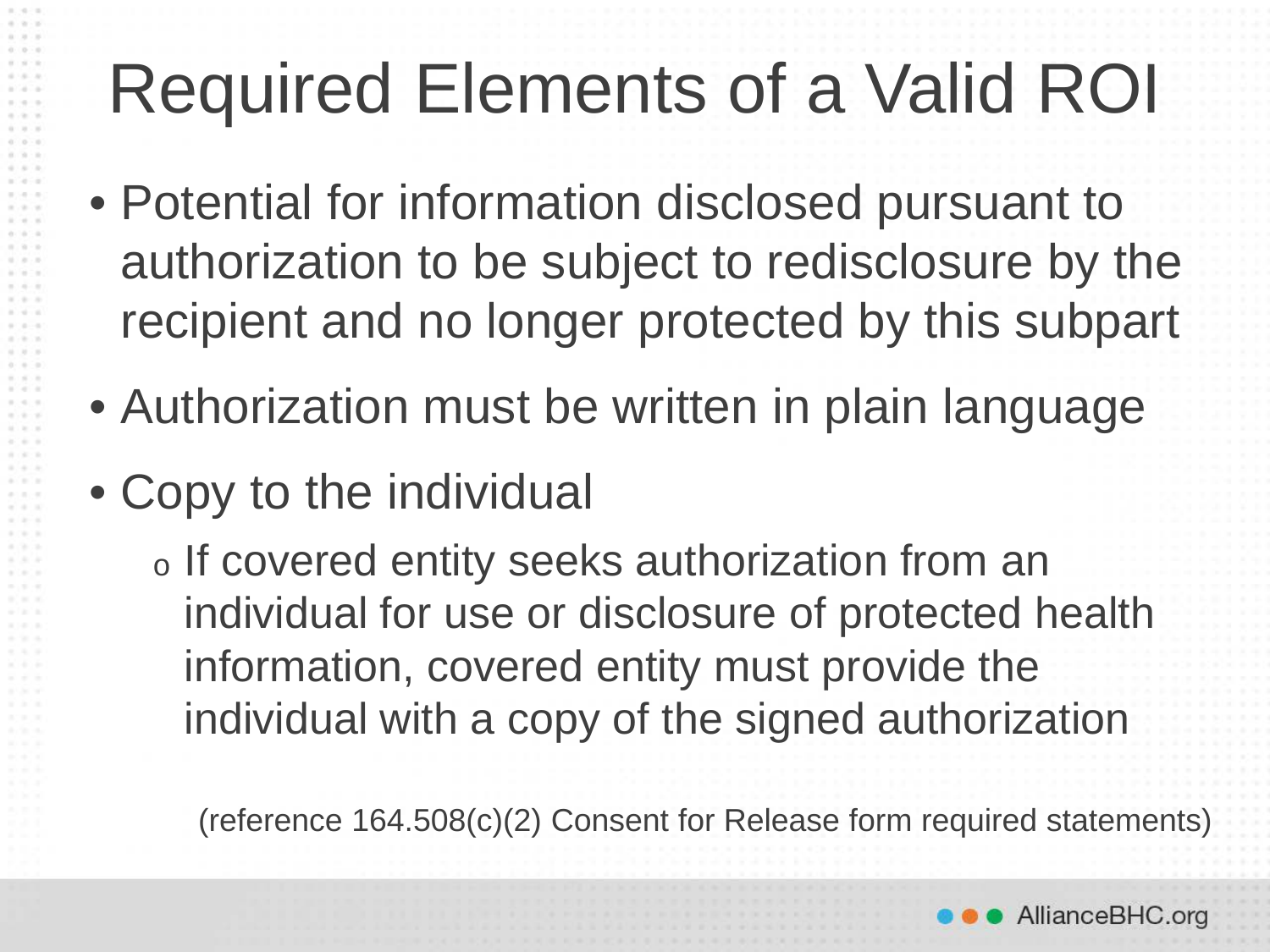|                                      |                                                                                                                                                                                                                                                                                                                                                                                                                                                                                                                                                                                                                                                                                                                                                                                                                                                                                                                                                                                                                                                                                                                                                             | Consumer Name: Date of Birth:                                            |
|--------------------------------------|-------------------------------------------------------------------------------------------------------------------------------------------------------------------------------------------------------------------------------------------------------------------------------------------------------------------------------------------------------------------------------------------------------------------------------------------------------------------------------------------------------------------------------------------------------------------------------------------------------------------------------------------------------------------------------------------------------------------------------------------------------------------------------------------------------------------------------------------------------------------------------------------------------------------------------------------------------------------------------------------------------------------------------------------------------------------------------------------------------------------------------------------------------------|--------------------------------------------------------------------------|
|                                      |                                                                                                                                                                                                                                                                                                                                                                                                                                                                                                                                                                                                                                                                                                                                                                                                                                                                                                                                                                                                                                                                                                                                                             | Medicaid Number: Medical Record #:                                       |
| Practice Letterhead                  |                                                                                                                                                                                                                                                                                                                                                                                                                                                                                                                                                                                                                                                                                                                                                                                                                                                                                                                                                                                                                                                                                                                                                             |                                                                          |
|                                      |                                                                                                                                                                                                                                                                                                                                                                                                                                                                                                                                                                                                                                                                                                                                                                                                                                                                                                                                                                                                                                                                                                                                                             |                                                                          |
|                                      | <b>Consent to Request Personal and Medical Information</b>                                                                                                                                                                                                                                                                                                                                                                                                                                                                                                                                                                                                                                                                                                                                                                                                                                                                                                                                                                                                                                                                                                  |                                                                          |
|                                      | Nonsumer Name hereby request and authorize                                                                                                                                                                                                                                                                                                                                                                                                                                                                                                                                                                                                                                                                                                                                                                                                                                                                                                                                                                                                                                                                                                                  |                                                                          |
|                                      | to use or disclose my protected health information to <b>contain the container of the container</b>                                                                                                                                                                                                                                                                                                                                                                                                                                                                                                                                                                                                                                                                                                                                                                                                                                                                                                                                                                                                                                                         |                                                                          |
|                                      | Information released may be verbal, electronic, or written and allows for a reciprocal exchange of information.<br>Released data may include records, treatment notes, and other information.                                                                                                                                                                                                                                                                                                                                                                                                                                                                                                                                                                                                                                                                                                                                                                                                                                                                                                                                                               |                                                                          |
| Other: Other:                        | Nature of records to be released: (Please initial beside each applicable document) ______ Admission Assessments<br>Medications Treatment Plans<br>Psychiatric Evaluations Psychological Evaluations                                                                                                                                                                                                                                                                                                                                                                                                                                                                                                                                                                                                                                                                                                                                                                                                                                                                                                                                                         | Treatment Recommendations<br>Progress/Psychotherapy Notes<br>Lab Results |
|                                      | I understand the purpose of the disclosure/redisclosure will be used for:                                                                                                                                                                                                                                                                                                                                                                                                                                                                                                                                                                                                                                                                                                                                                                                                                                                                                                                                                                                                                                                                                   |                                                                          |
|                                      | information. I further understand that the information to be released may include information regarding drug<br>and alcohol abuse or HIV infection, AIDS, or AIDS related conditions. This information shall be released only<br>in accordance with NCGS §130A-143. In addition, information related to drug and alcohol abuse in my records<br>is protected under federal regulations and cannot be released without my written consent unless otherwise<br>provided in 42 CFR Part 2. Once information is disclosed pursuant to the signed authorization, I understand<br>that the federal privacy law (45 CFR Part 164) protecting health information may not apply to recipient of the<br>information and, therefore, may not prohibit the recipient from redisclosing it. Other laws, however, may<br>prohibit redisclosure. When we disclose mental health, intellectual and developmental disabilities information<br>protected by state law (G.S. 122C) or substance abuse treatment information protected by federal law (42 CFR<br>Part 2), we must inform the recipient that redisclosure is prohibited except as permitted or required by these |                                                                          |
| 365 days from the date of signature. | two laws. Our Notice of Privacy Practices describes the circumstances where disclosure is permitted or                                                                                                                                                                                                                                                                                                                                                                                                                                                                                                                                                                                                                                                                                                                                                                                                                                                                                                                                                                                                                                                      |                                                                          |
|                                      | When this authorization is requested from the consumer, a copy of this signed release form shall be provided to the<br>consumer or legally responsible person. The consumer authorizing the release of this information also may inspect<br>or copy the health information disclosed as permitted by NCGS § 122C-53(c).                                                                                                                                                                                                                                                                                                                                                                                                                                                                                                                                                                                                                                                                                                                                                                                                                                     |                                                                          |
|                                      | I understand that I may revoke this consent, in writing, at any time, except to the extent that action has been taken<br>in reliance on the consent. If you choose to revoke this consent, [Practice's process here].                                                                                                                                                                                                                                                                                                                                                                                                                                                                                                                                                                                                                                                                                                                                                                                                                                                                                                                                       |                                                                          |
|                                      | I understand that I may refuse to sign this release of information form. I understand that [name of Practice] may<br>not condition treatment, payment, enrollment or eligibility for benefits if you refuse to sign the consent form.                                                                                                                                                                                                                                                                                                                                                                                                                                                                                                                                                                                                                                                                                                                                                                                                                                                                                                                       |                                                                          |
|                                      | I understand that [name of Practice] may charge a reasonable fee for copies of my medical records.                                                                                                                                                                                                                                                                                                                                                                                                                                                                                                                                                                                                                                                                                                                                                                                                                                                                                                                                                                                                                                                          |                                                                          |
| Minor Signature (required for SA)    |                                                                                                                                                                                                                                                                                                                                                                                                                                                                                                                                                                                                                                                                                                                                                                                                                                                                                                                                                                                                                                                                                                                                                             | Date                                                                     |

Signature of consumer /legally responsible person

 $1.4 - 1$  $-1.1$  $0.0011$  $8.44 - 8$  $4.16 - 10$ ana la **ALCOHOL:**  $8 - 9 - 9$  $0.14 - 10.1$  $0.0 - 0.$  $(1 - 1) - 1$  $4.8.8$  $1.4 - 0.$  $(1, 1, 0) = 0$  $(1, 1, 1)$  $41 - 49 = 16$  $0.101 - 0.$  $(1 - 1) - 1$  $1.8.8$  $0.10 - 0.00$  $-1.4 - 1.$  $17.2 - 10.2$  $1.4.1$  $1.14 - 1.0$  $-0.76$  $1.1.1$  $0.9.9$  $1.111$  $1 - 4 - 1$  $1.4.1$  $1.1.1$  $10 - 10 = 10$  $4.14 - 4.1$  $8 - 8 - 9$  $1.4.4$  $4.18.18$ 大きさ  $-1.1$  $-1 - 1$  $4.78 - 8$  $4.3.4$  $-1.1$  $8.18.18$  $1 - 1 - 1$ 

Relationship

Date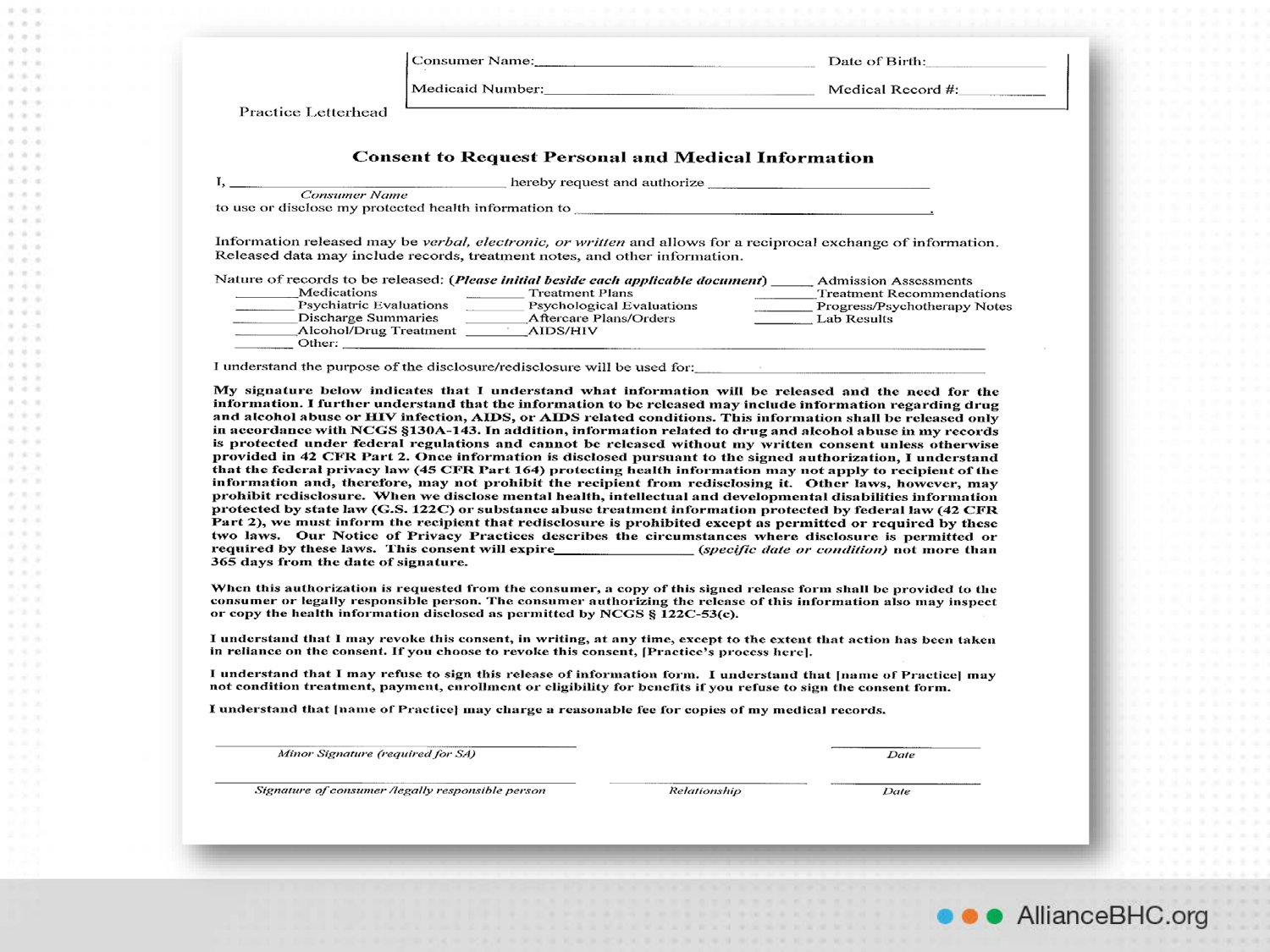### More Elements and Guidelines

- Specific information to be released must be contained on the release of information
	- <sup>o</sup> Release of "all" information does not allow it to be specific to the individual and situation in which the information is being released
- "Minimum necessary" must be released (HIPAA 45 CFR 164.502(b), 164.514(d))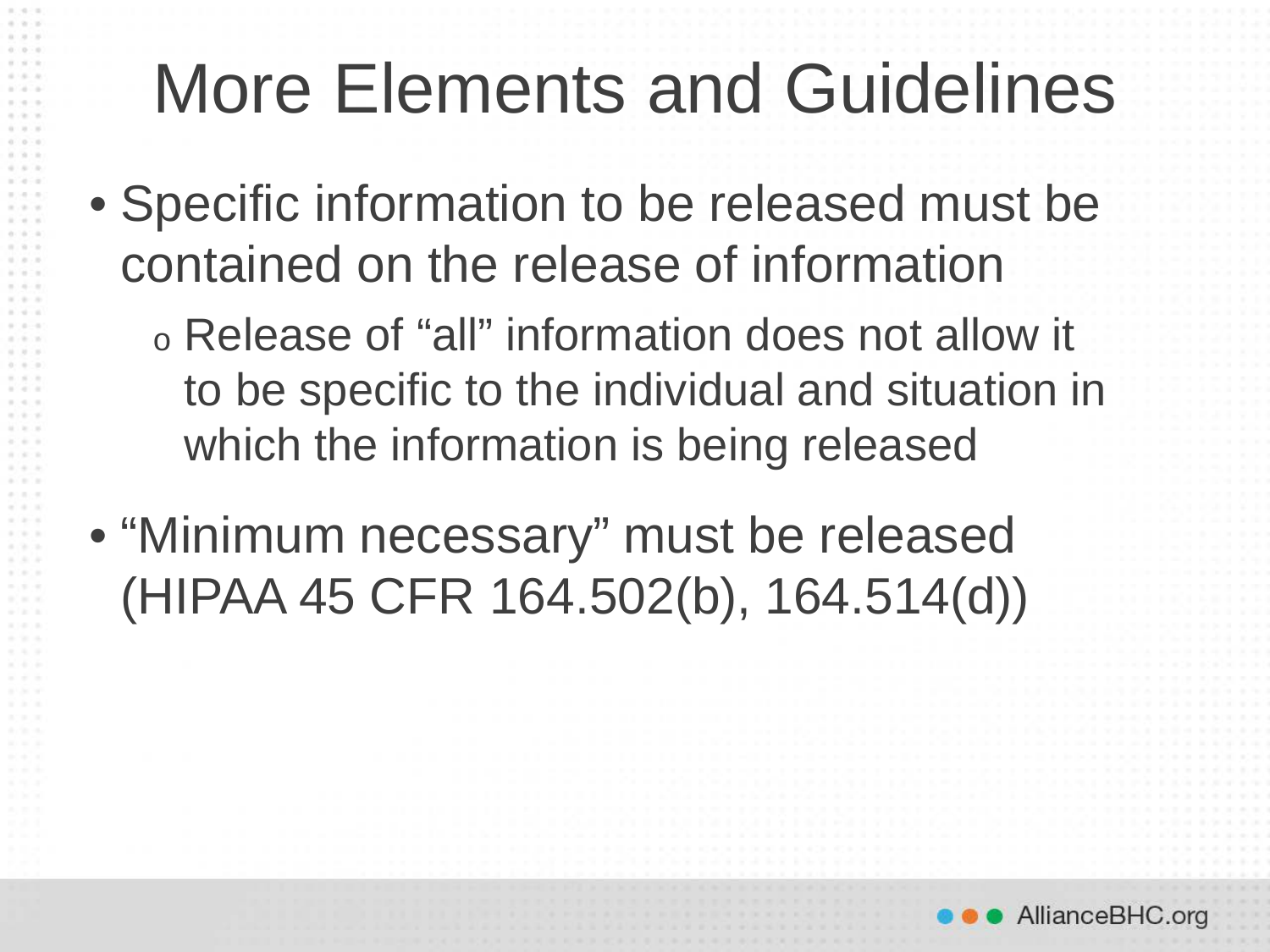## More Elements and Guidelines

- Information to be released may be verbal, electronic, or written and allows for a reciprocal exchange of information
	- <sup>o</sup> Released data may include records, treatment notes, and other information
	- <sup>o</sup> Consider adding an "other box" if provider decides to utilize check boxes for specific information to be released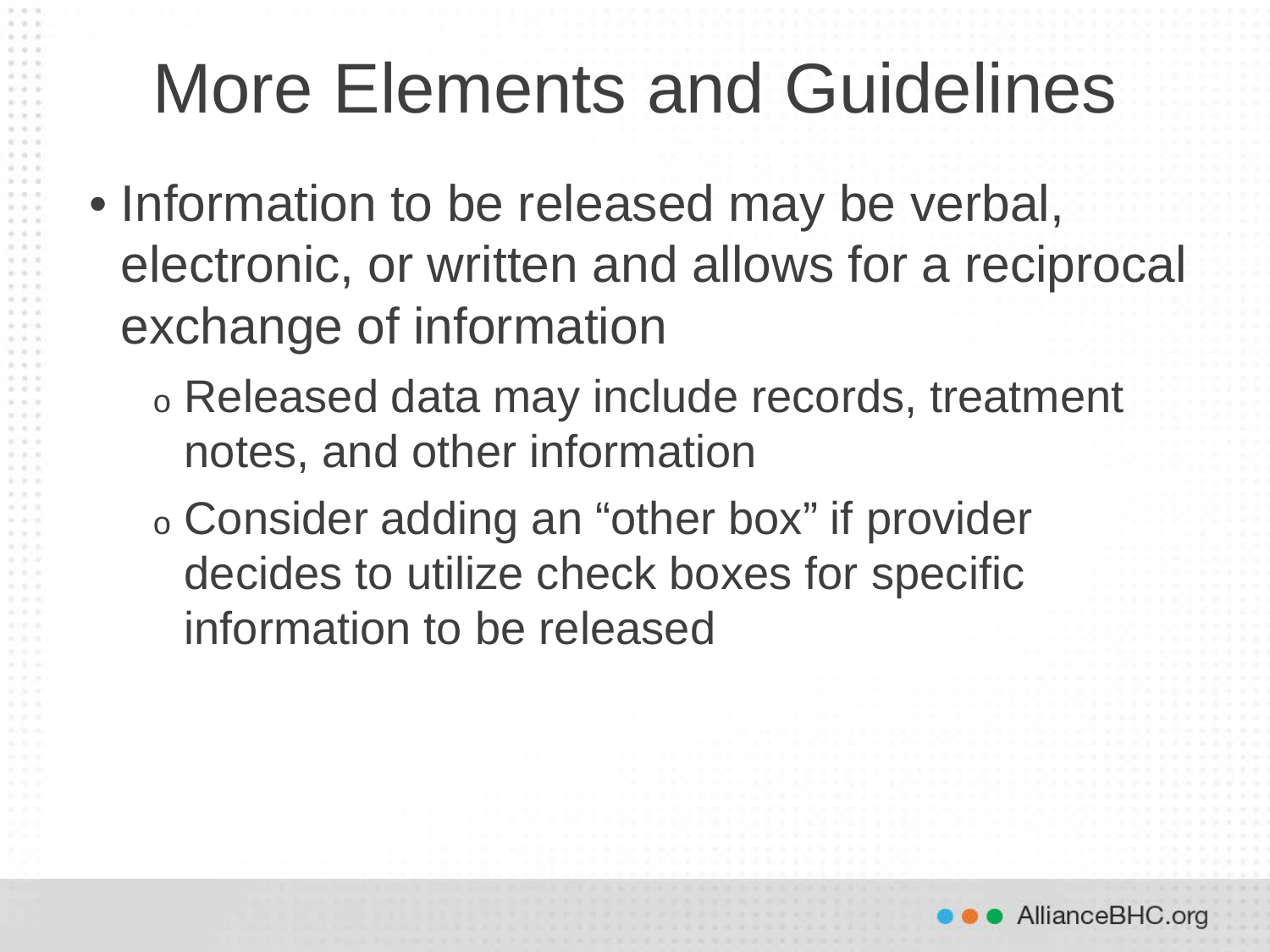### More Elements and Guidelines

- Individual must specifically authorize the release/disclosure of information which contains HIV/AIDS information
	- <sup>o</sup> For example, boxes to be checked indicating authorization; statement of authorization, etc. (these examples not all inclusive)
	- <sup>o</sup> NC General Statute 130A -143) and Substance Abuse information (42 CFR Part 2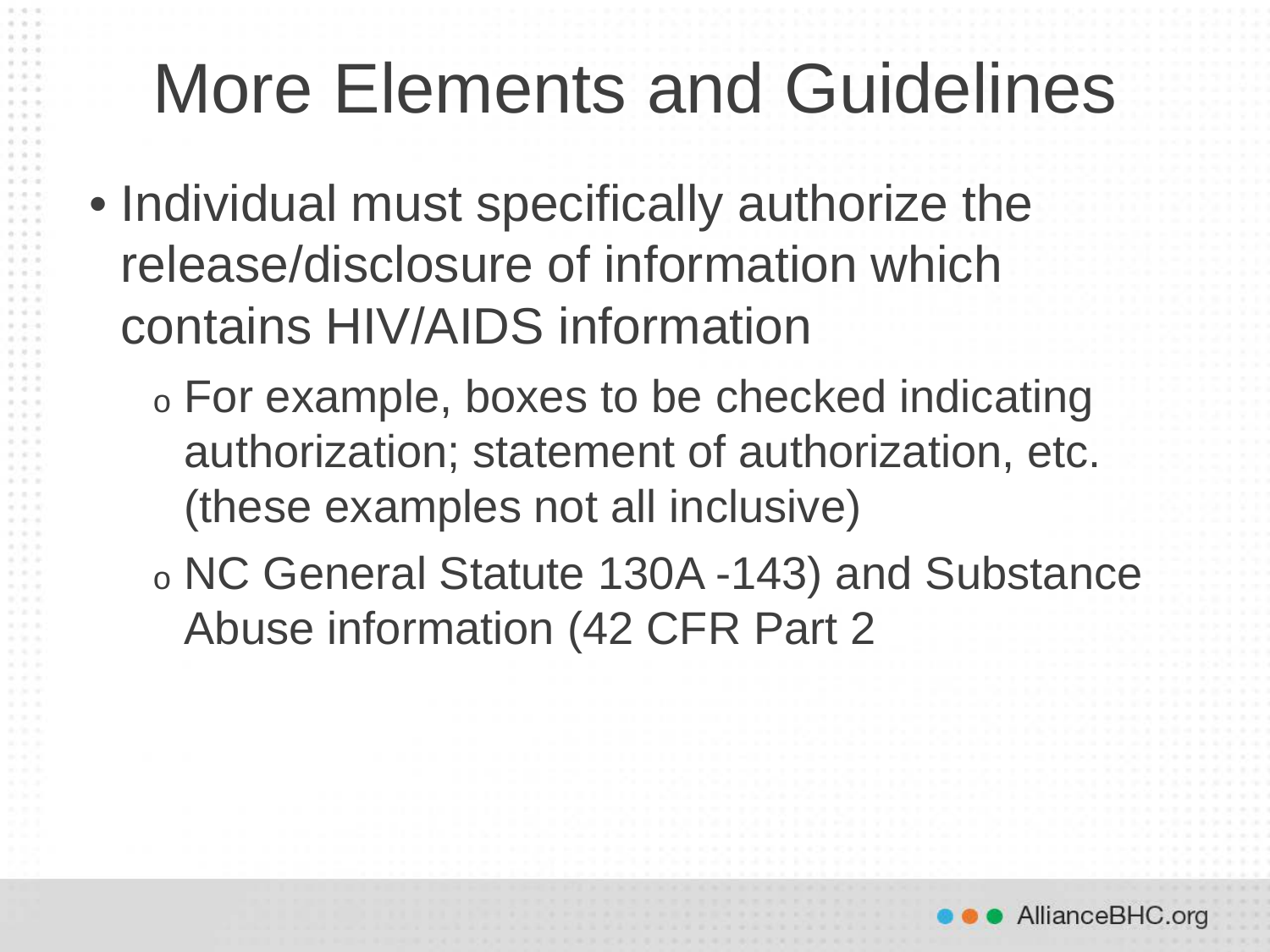# Tips for a Complete ROI

• Make sure all items on the form have been completed

<sup>o</sup> Incomplete items invalidate the ROI

- Ensure informed consent by reviewing form with consumer so they have an understanding of what is being released and why
- Have consumer sign off and date the form
- ROI must be updated annually to be valid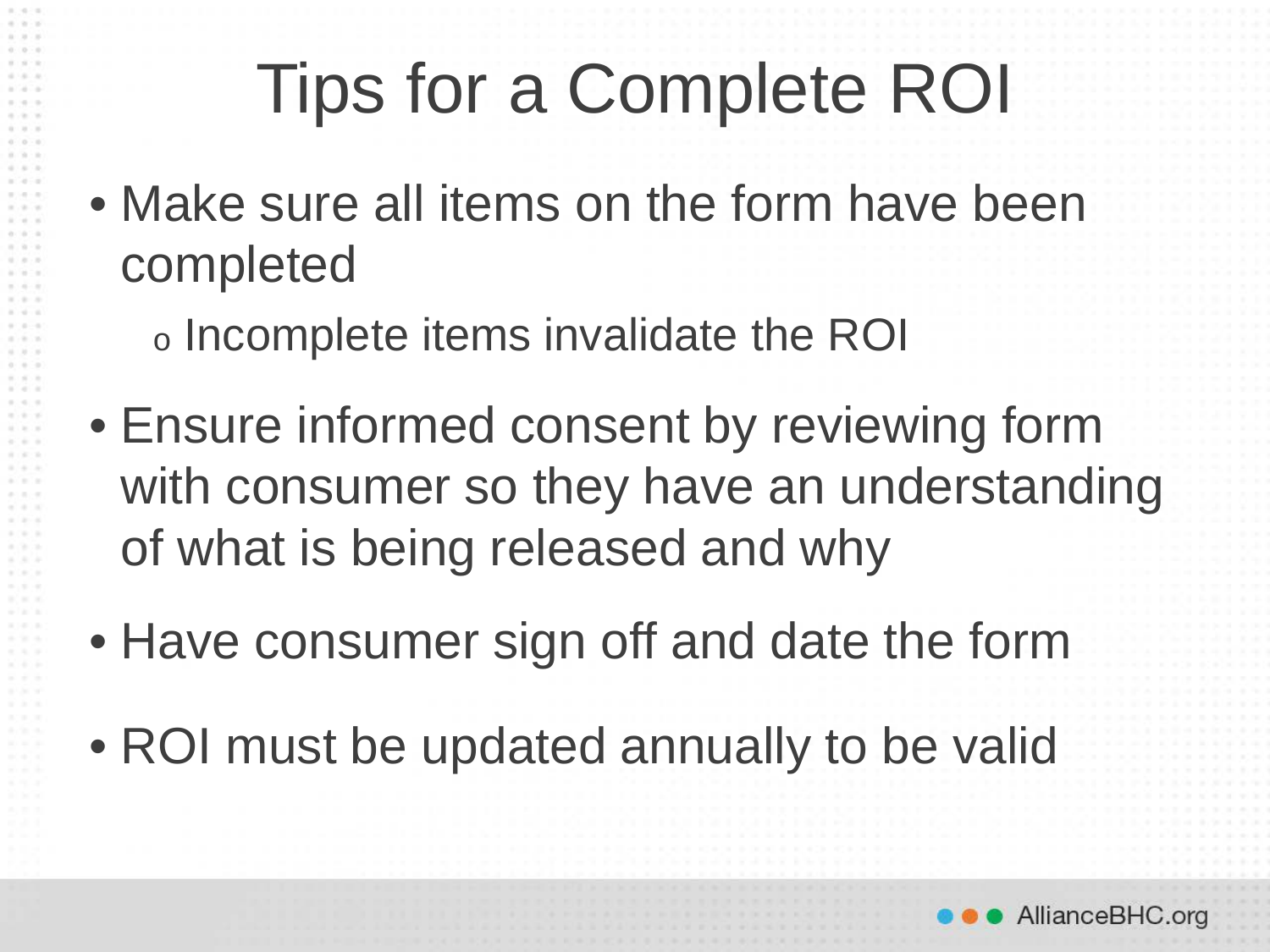#### Resources

- 45 CFR 164.502(b), 164.514(d) Minimum **Necessary** 
	- <sup>o</sup> http://www.hhs.gov/hipaa/for[professionals/privacy/guidance/minimum-necessary](http://www.hhs.gov/hipaa/for-professionals/privacy/guidance/minimum-necessary-requirement/index.html)requirement/index.html
- 45 CFR 164.508 Uses and Disclosures for which authorization is required
	- <sup>o</sup> [https://www.gpo.gov/fdsys/pkg/CFR-2011-title45](https://www.gpo.gov/fdsys/pkg/CFR-2011-title45-vol1/pdf/CFR-2011-title45-vol1-sec164-508.pdf) vol1/pdf/CFR-2011-title45-vol1-sec164-508.pdf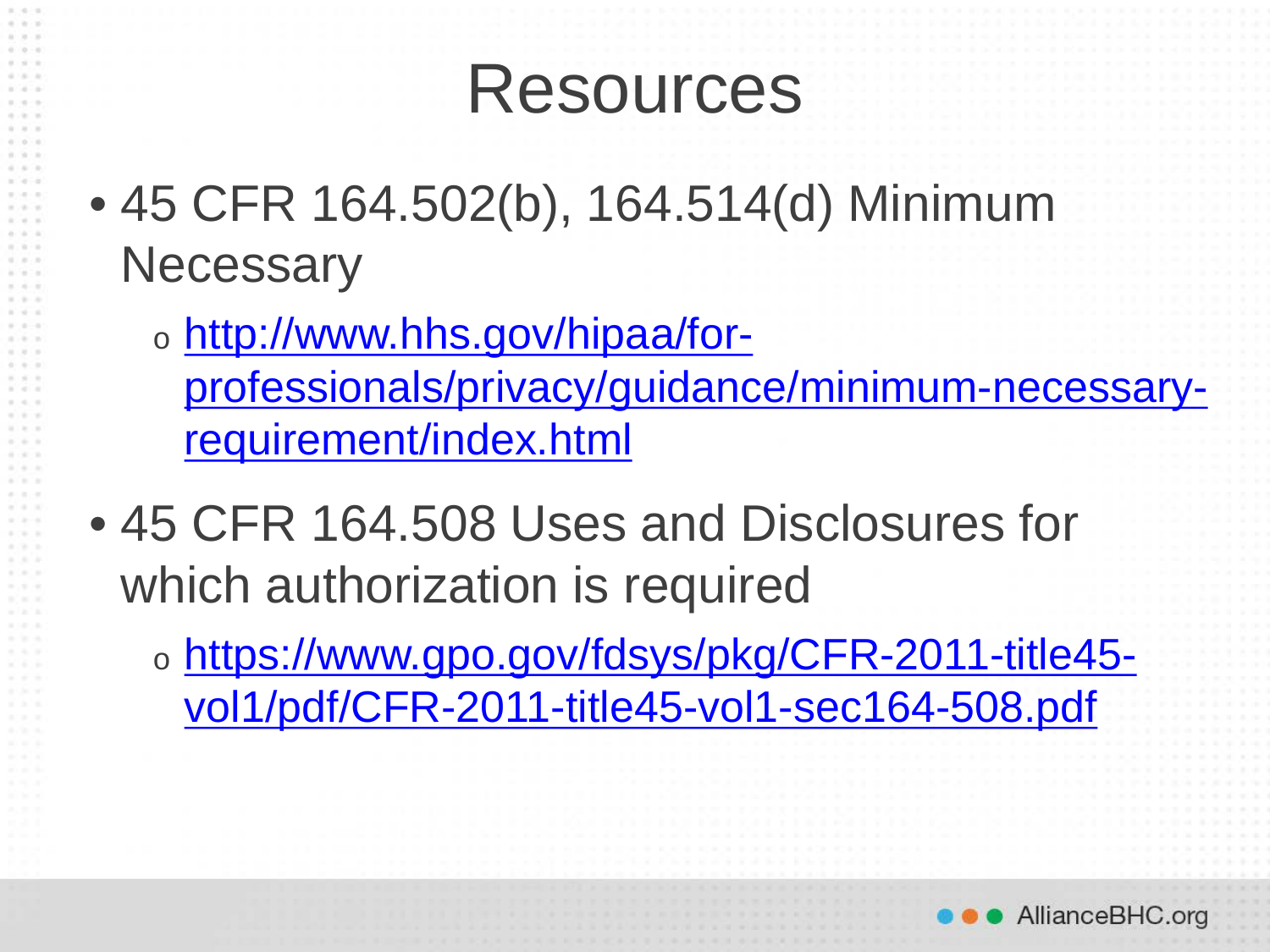#### Resources

• HIPAA for Professionals

- <sup>o</sup> [http://www.hhs.gov/hipaa/for](http://www.hhs.gov/hipaa/for-professionals/index.html)professionals/index.html
- General Statute 130A-143 Regarding release of HIV/AIDS information
	- <sup>o</sup> [http://www.ncga.state.nc.us/enactedlegislation/statut](http://www.ncga.state.nc.us/enactedlegislation/statutes/html/bysection/chapter_130a/gs_130a-143.html) es/html/bysection/chapter\_130a/gs\_130a-143.html